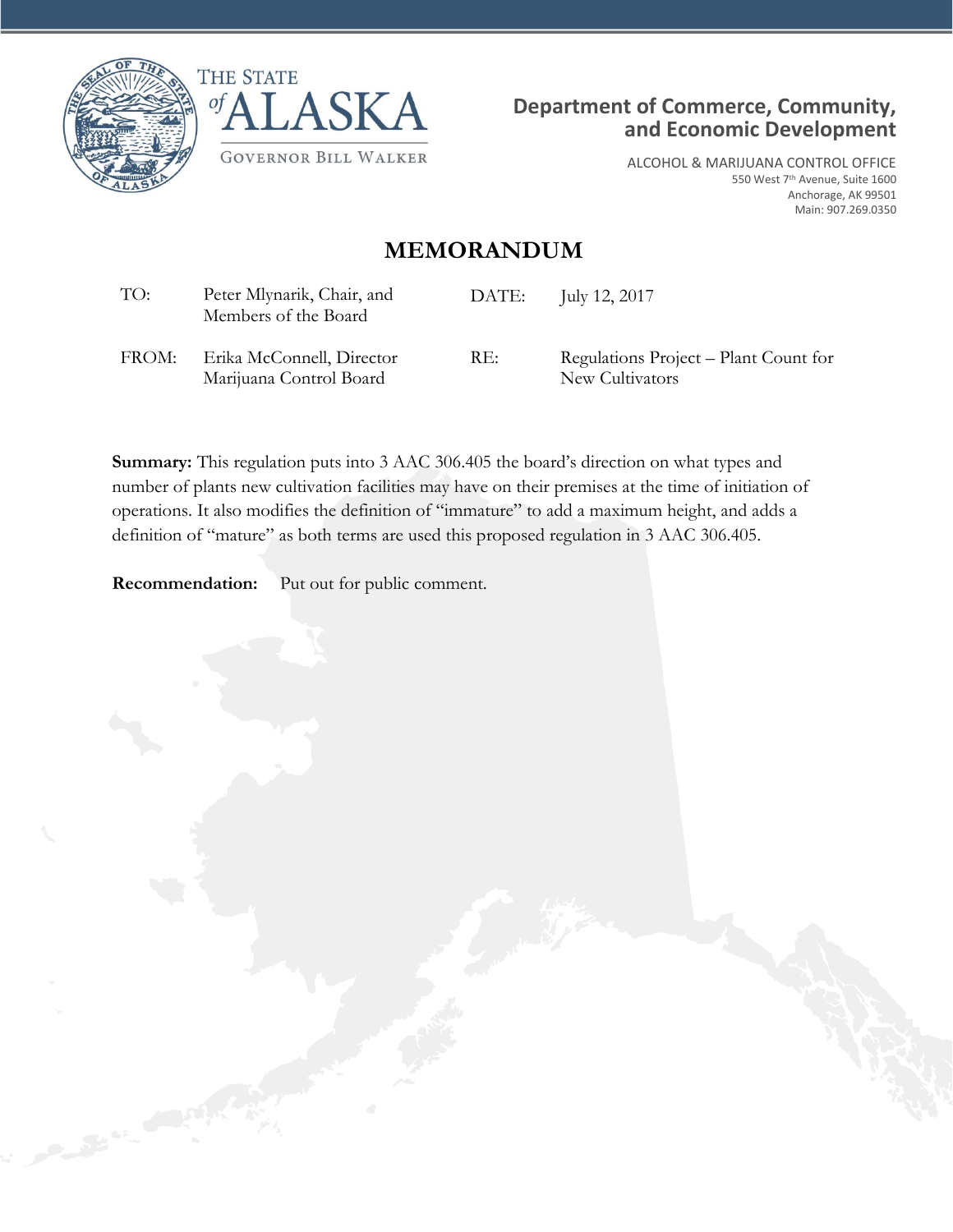Regulations: Plant Count for New Cultivators July 2017

(Words in **boldface and underlined** indicate language being added; words [CAPITALIZED AND BRACKETED] indicate language being deleted.)

3 AAC 306.405 is amended to read:

**3 AAC 306.405. Standard marijuana cultivation facility: privileges and prohibited acts**

(a) A licensed standard marijuana cultivation facility is authorized to

(1) propagate, cultivate, harvest, prepare, cure, package, store, and label

marijuana;

(2) sell marijuana only to a licensed retail marijuana store, to another licensed

marijuana cultivation facility, or to a licensed marijuana product manufacturing facility;

(3) provide samples to a licensed marijuana testing facility for testing;

(4) store inventory on the licensed premises; any stored inventory must be secured

in a restricted access area and accounted for in the marijuana cultivation facility's marijuana

inventory tracking system as required under 3 AAC 306.730;

(5) transport marijuana in compliance with 3 AAC 306.750;

(6) conduct in-house testing for the marijuana cultivation facility's own use;

(7) provide marijuana samples to a licensed retail marijuana store or marijuana

product manufacturing facility for the purpose of negotiating a sale**;**[.]

#### (**8) begin initial operations at the time of preliminary inspection with up to 12**

# **mature, non-flowering plants, designated and used as mother plants; any number of immature plants; and any number of seeds.**

(b) A licensed standard marijuana cultivation facility may also apply for a marijuana product manufacturing facility license and a retail marijuana store license. A standard marijuana cultivation facility that obtains any other marijuana establishment license shall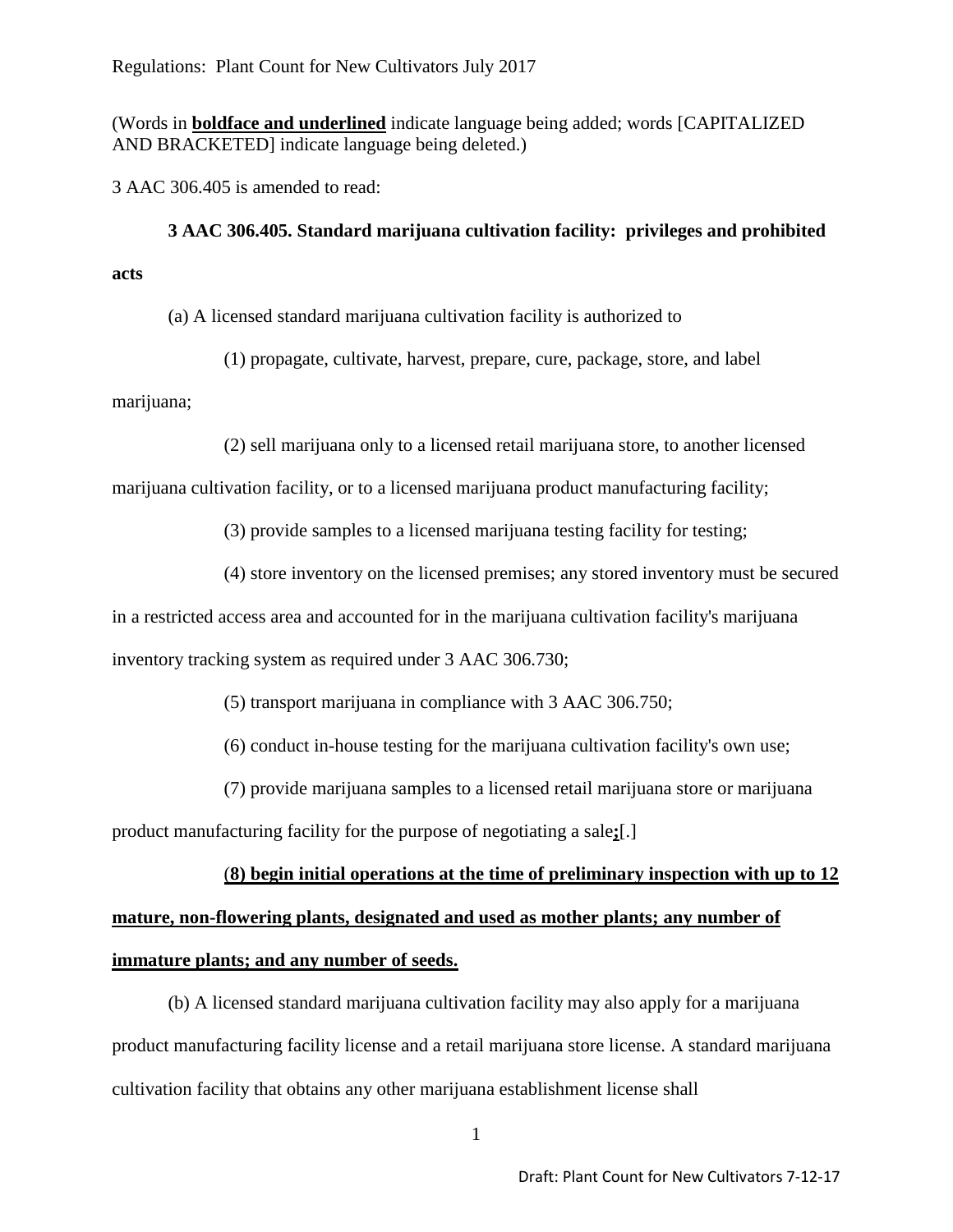(1) conduct any product manufacturing or retail marijuana store operation in a room completely separated from the marijuana cultivation facility by a secure door when colocated; and

(2) comply with each provision of this chapter that applies to any other type of marijuana establishment license that the standard marijuana cultivation facility licensee obtains.

(c) A licensed standard marijuana cultivation facility may not

(1) sell, distribute, or transfer marijuana or a marijuana product to a consumer, with or without compensation;

(2) allow any person, including a licensee, employee, or agent, to consume marijuana or a marijuana product on the licensed premises or within 20 feet of the exterior of any building or outdoor cultivation facility on the licensed premises;

(3) treat or otherwise adulterate marijuana with any organic or nonorganic chemical or other compound to alter the color, appearance, weight, or odor of the marijuana;

(4) except as permitted under a marijuana product manufacturing facility license, extract marijuana concentrate, using any process described in 3 AAC 306.555, at the licensed premises;

(5) sell marijuana that is not packaged and labeled in compliance with 3 AAC 306.470 and 3 AAC 306.475;[.]

**(6) introduce marijuana or marijuana product, including plants and seeds, onto the licensed premises from any outside source after the initial preliminary inspection, except as acquired from another licensed cultivation facility and accounted for in the marijuana cultivation facility's marijuana inventory tracking system as required under 3 AAC 306.730.**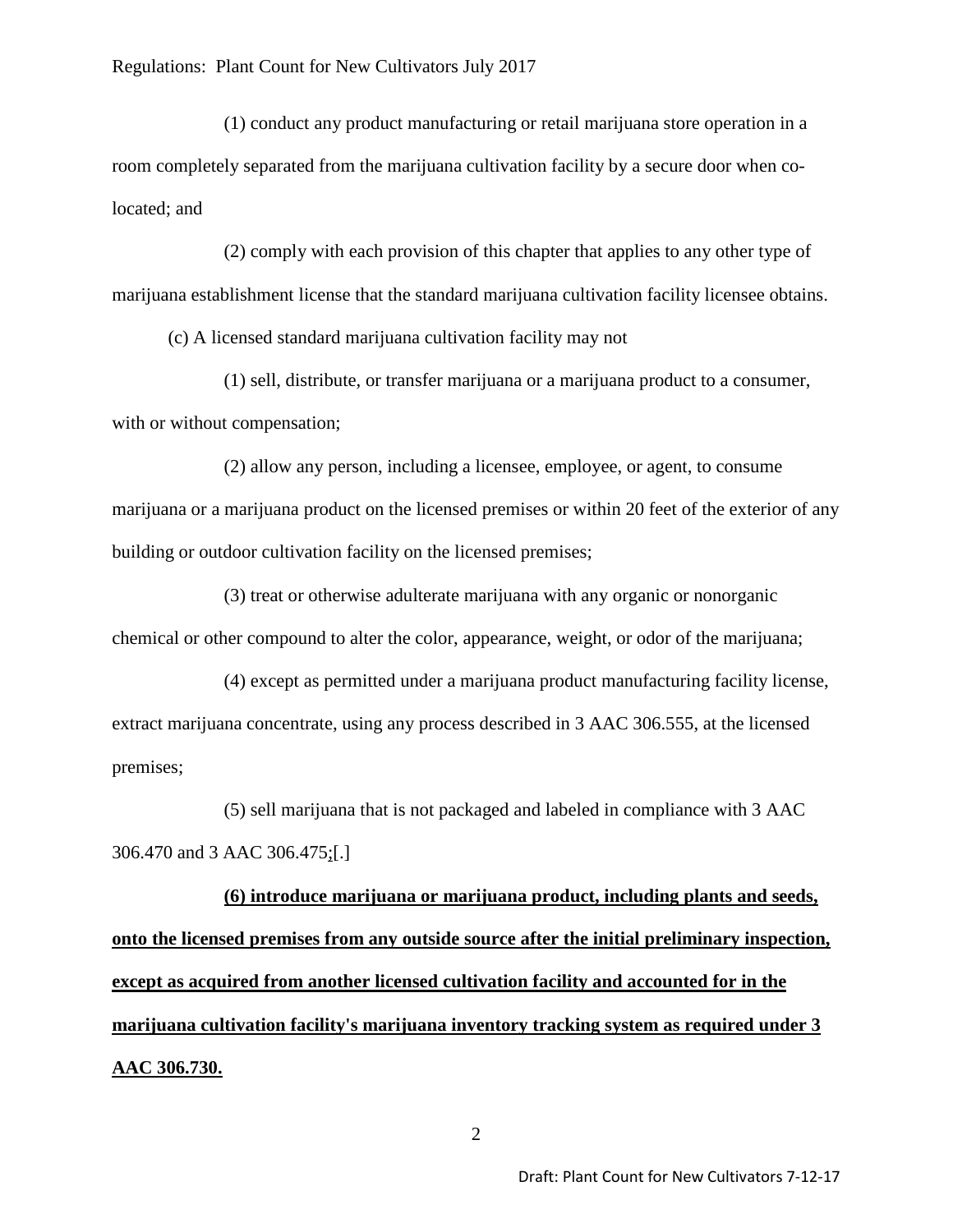3 AAC 306.990 is amended to read:

### **3 AAC 306.990(a). Definitions**

(a) In AS 17.38 and this chapter,

(1) "affiliate" means a person that directly or indirectly through one or more intermediaries controls, or is controlled by, or is under common control with, a partnership, limited liability company, or corporation subject to this chapter;

(2) "assisting" does not include

(A) using, displaying, purchasing, or transporting marijuana in excess of

the amount allowed in AS 17.38.020; AS 17.38.020;

(B) possessing, growing, processing, or transporting marijuana plants in excess of the number allowed in

(C) growing marijuana plants for another person in a place other than

(i) that other person's primary residence; or

(ii) a garage, shed, or similar place under the other person's

control;

(3) "delivering"

(A) means handing to a person who purchases the product on licensed premises only;

(B) does not include transferring or transporting to a consumer off licensed premises;

3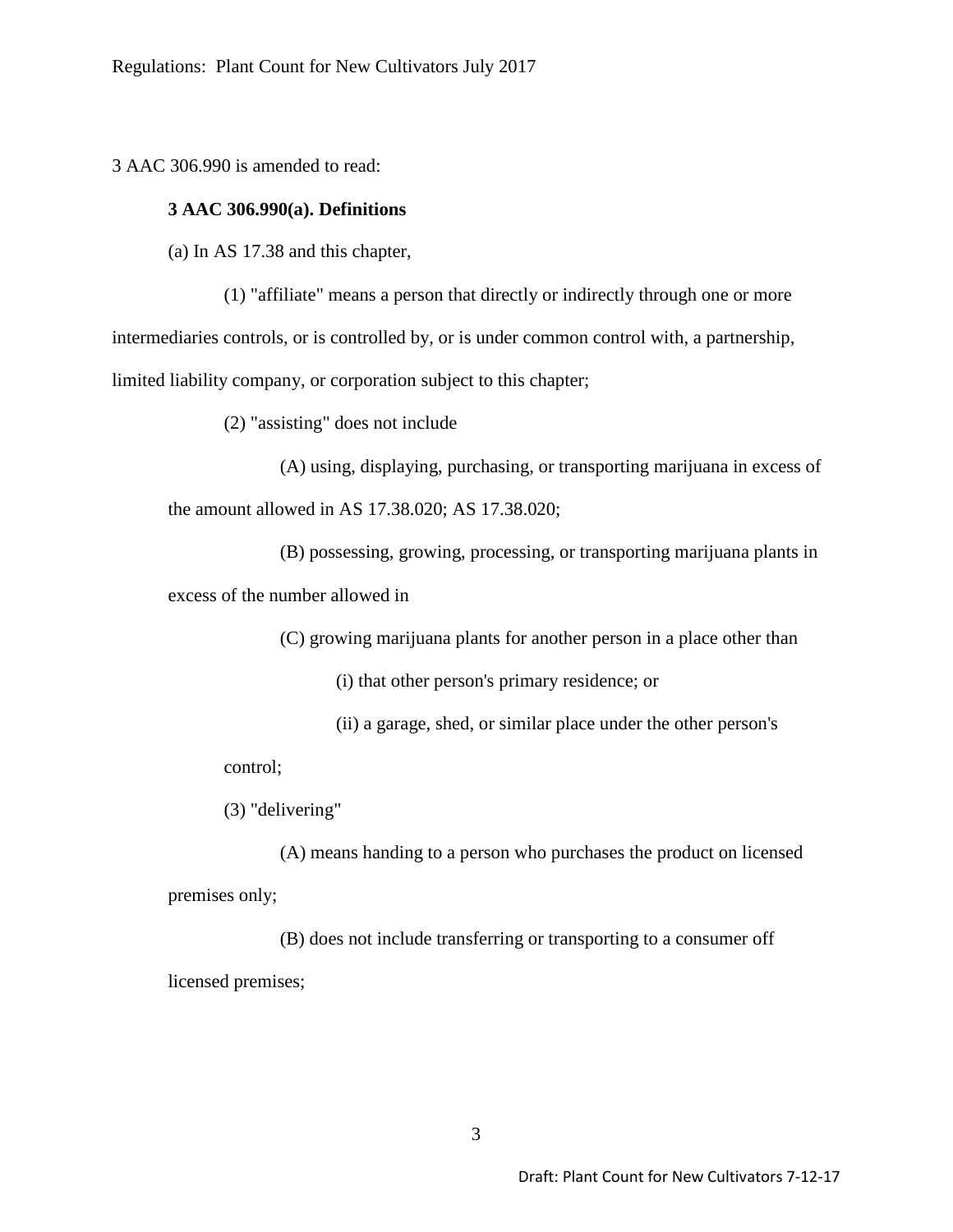(4) "flowering" means a marijuana plant that has visible crystals, buds, or flowers, or for which the exposure to light is scheduled with the intent to produce crystals, buds, or flowers;

(5) "immature" means a marijuana plant **18 inches or less in height,** with no visible crystals, buds, or flowers, and in which the exposure to light is scheduled with the intent to prevent formation of crystals, buds, or flowers;

(6) "in public"

(A) means in a place to which the public or a substantial group of people has access;

(B) except as provided in (C) of this paragraph, includes highways, transportation facilities, schools, places of amusement or business, parks, playgrounds, prisons, and hallways, lobbies and other portions of apartment houses and hotels not constituting rooms or apartments designed for actual residence;

(C) does not include an area on the premises of a licensed retail marijuana store designated for onsite consumption under 3 AAC 306.305;

### (7) **"mature" means a marijuana plant over 18 inches in height;**

**(8)** "personal cultivation" does not include

(A) using, displaying, purchasing, or transporting marijuana in excess of the amount allowed in AS 17.38.020; AS 17.38.020;

(B) possessing, growing, processing, or transporting marijuana plants in excess of the number allowed in

(C) growing marijuana plants for another person in a place other than

(i) that other person's primary residence; or